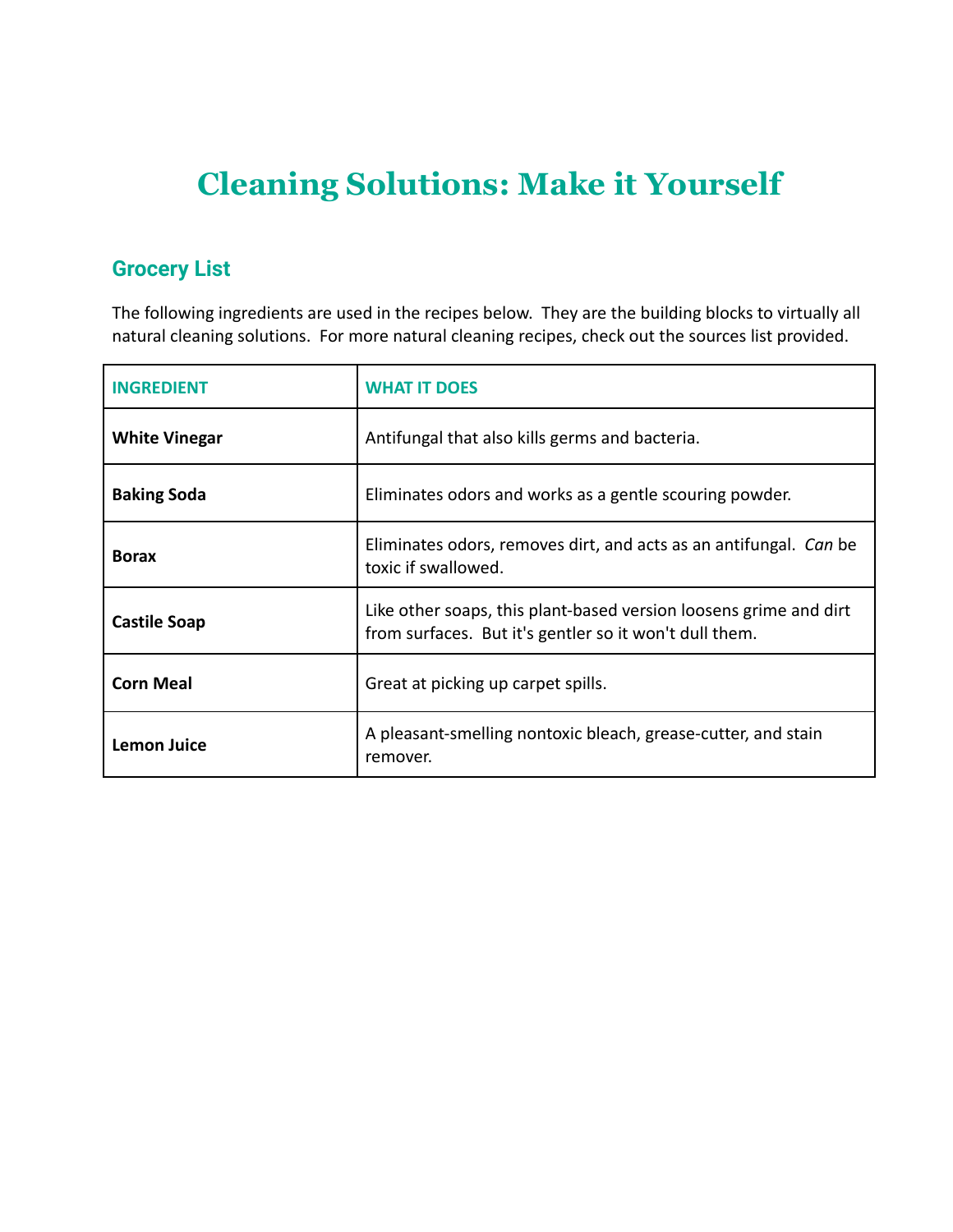# All-Purpose Cleaner

| <b>INGREDIENTS</b>                                                                                  | <b>DIRECTIONS</b>                                                                                                                                |  |
|-----------------------------------------------------------------------------------------------------|--------------------------------------------------------------------------------------------------------------------------------------------------|--|
| 1 tsp Castile Soap<br>1 tbsp. baking soda                                                           | Mix all ingredients well. Apply to area and wipe down. This<br>cleaner works best on hard surfaces such as countertops,<br>sinks, and bathrooms. |  |
| 3 tbsp. white vinegar<br>$1\frac{1}{2}$ cups (12 oz) warm water                                     |                                                                                                                                                  |  |
| <b>Cleaning Alternatives:</b> Karen Logan, author of Clean House, Clean Planet, suggests a slightly |                                                                                                                                                  |  |

**Cleaning Alternatives**: Karen Logan, author of Clean House, Clean Planet, suggests a slightly different solution: 2 tablespoons vinegar, 1 teaspoon borax, and 16 ounces of hot water. AFTER all that is mixed, add 1/4 cup castile soap.

### Carpet Deodorizer/Stain Remover

| <b>INGREDIENTS</b>                                                                                                                                                                                                                                                                                                                                                                                                                                                                        | <b>DIRECTIONS</b>                                                                                        |  |
|-------------------------------------------------------------------------------------------------------------------------------------------------------------------------------------------------------------------------------------------------------------------------------------------------------------------------------------------------------------------------------------------------------------------------------------------------------------------------------------------|----------------------------------------------------------------------------------------------------------|--|
| 1/2 cup baking soda<br>$\frac{1}{2}$ cup borax<br>1 cup cornmeal                                                                                                                                                                                                                                                                                                                                                                                                                          | Sprinkle mixture over rug and rub with a cloth. Let rest for<br>several hours or overnight, then vacuum. |  |
| <b>Cleaning Alternatives:</b> To remove stains from you carpet, mix 1/4 cup castile soap and 1/3 cup<br>water in a blender until foamy. Spread the mixture on the carpet and let site for a few minutes.<br>Then scrub the stain with a brush or clean rag. Also, club soda will remove many acidic stains<br>like coffee, wine, or juice. To deal with big carpet spills, pour cornmeal on the spill; wait 15<br>minutes; then vacuum (Karen Logan, author of Clean House, Clean Planet) |                                                                                                          |  |

#### Toilet Cleaner

| <b>DIRECTIONS</b>                                                                |
|----------------------------------------------------------------------------------|
| Pour into basin and let it set for a few minutes. Scrub with<br>brush and rinse. |
|                                                                                  |

**Cleaning Alternatives**: A mixture of borax (2 parts) and lemon juice (one part) will also work. For stains, use equal parts baking soda, borax, and white vinegar. Pour generously around the bowl; let it soak; and then scrub with a brush.